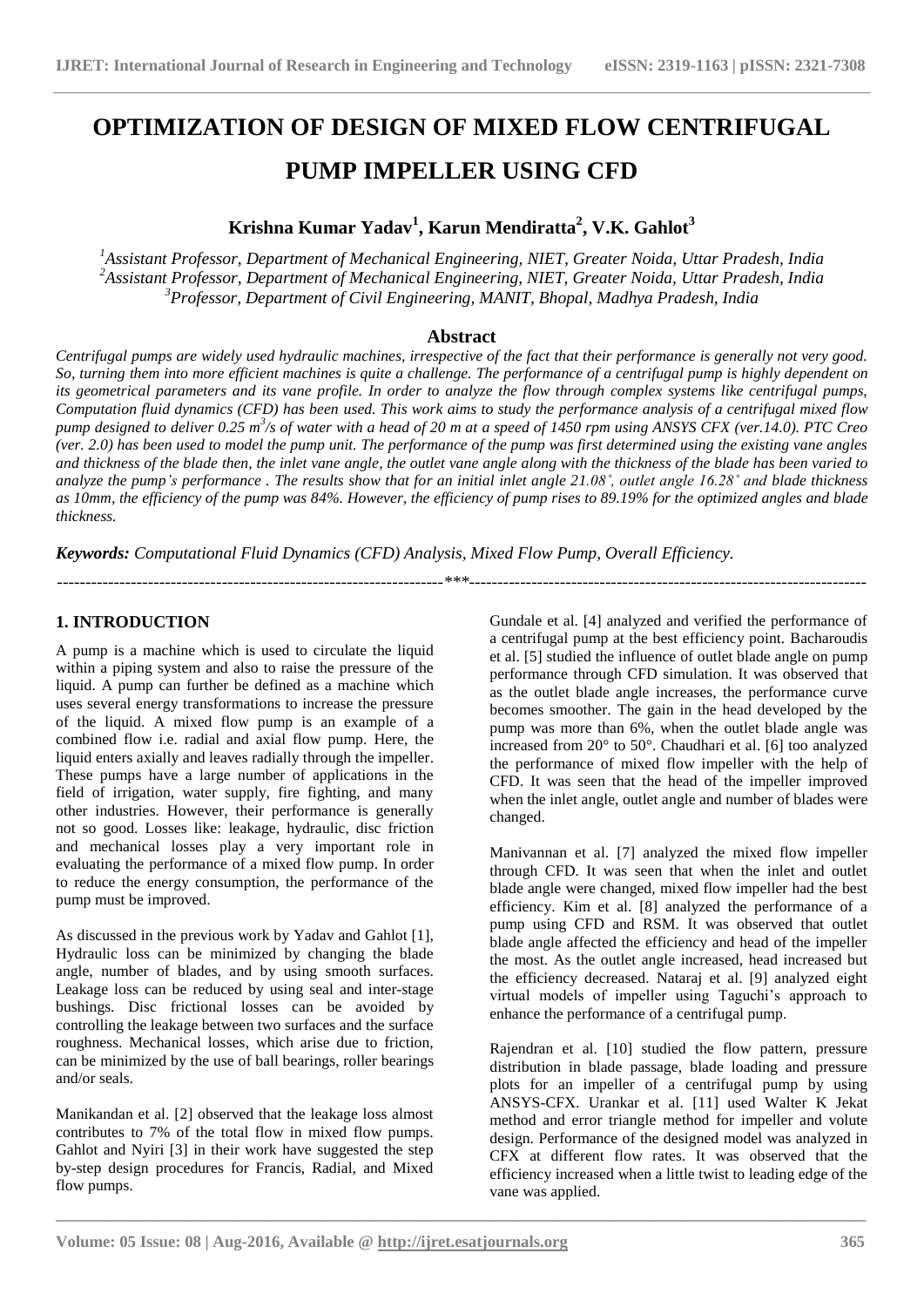From the present literature, it can be observed that the performance of a mixed flow pumps hugely depends upon on its active pump components i.e. its impeller and the volute casing, since the energy is generated through fluid flow in the pump from these. However, not much work has been reported on the effect of blade thickness on pump performance. This research aims to analyze the effect of three parameters namely, inlet angle, outlet angle, and thickness of the blade on the performance of mixed flow pump, and also to find the optimal values for these parameters to enhance the overall efficiency of the pump.

#### **2. PUMP SPECIFICATIONS**

#### **2.1 Impeller Geometry**

The performance of a mixed flow pump is greatly affected by its impeller geometry. Mostly by the blade profile parameters like inlet angle, outlet angle, length of the blade and thickness of the blade. In the present work, a pump has been designed with its specifications as shown in Table-1. Detailed study of the impeller geometric features has been done.

**Table-1**: Design specification of pump

| <b>Design</b>        | <b>Specifications</b> |
|----------------------|-----------------------|
| Flow rate $(m^3/s)$  | 0.25                  |
| Head $(m)$           | 20                    |
| Rotating speed (rpm) | 1450                  |

In order to investigate the individual or combined effects of these geometric features on the flow and impeller performance, parameterization was also performed by reducing the number of controlling geometric variables. The values of which are given in Table-2.

|  | Table-2: Geometrical features of the impeller |  |  |  |
|--|-----------------------------------------------|--|--|--|
|--|-----------------------------------------------|--|--|--|

| Parameter                     | <b>Size</b>      |
|-------------------------------|------------------|
| Inlet diameter $(D_1)$        | $169$ mm         |
| Outlet diameter $(D_2)$       | 307 mm           |
| Number of blades              |                  |
| Blade width at inlet $(b_1)$  | $112 \text{ mm}$ |
| Blade width at outlet $(b_2)$ | 64.5 mm          |
| Blade thickness (t)           | $10 \text{ mm}$  |

# **3. METHOD FOR CONSTRUCTING THE VANE**

# **SHAPE**

# **3.1 Point by Point Method**

Now, let us consider a small segment  $DD_1$  of stream line  $A_1A_2$  lying on the meridional plane. But, the real length of  $DD_1$  is EE1 (as shown in the Fig-2: Side elevation), represented by the segment  $FF_1$  in plan. In triangle  $EE_1G$ , the ∠G is a right angle and  $\angle E_1EG$  equals to β. Then;

$$
EG = \frac{E_1 G}{\tan \beta} = \frac{de}{\tan \beta}
$$

And, as the projection of segment EG is HF. So;

$$
HF = r d\theta = \frac{de}{tan\beta}
$$

$$
d\theta = de \frac{de}{rtan\beta}
$$

Integrating above eqn. and multiplying by  $180/\pi$ , gives the central angle  $(θ)$  in degrees i.e.



Fig-2: Point by Point method [1]

The values of  $\theta$  and e are measured from a point starting from the inlet edge. As the relation between β, r and e is unknown in a form of an equation, integration is carried out numerically, assuming finite increments (∆e). After determining the values of central angle  $(\theta)$  and radius (r) at each point, a stream line is plotted in the plan view. Similarly, other stream lines are determined.

#### **3.2 Effect of Finite Thickness of Blades**

In actual, the impeller consists of a definite number of blades of finite thickness resulting in reduction of the area available for the fluid flow. In order to determine the influence of blades on the velocity field, let us consider two cylindrical surfaces of radii  $r_I$  and  $r_{II}$ , which are concentric with the impeller blade as show in Fig-3. In centrifugal pumps (where, inlet and outlet edges of blade are parallel to impeller axis) these surfaces are found close to the vane edges.

Let, pitch of the blade be  $t_1$  on a circle of radius r, and projection of blade thickness  $S_1$  (in the direction tangential to its circumference) to be  $S_{ul}$ . Then, from the continuity eqn;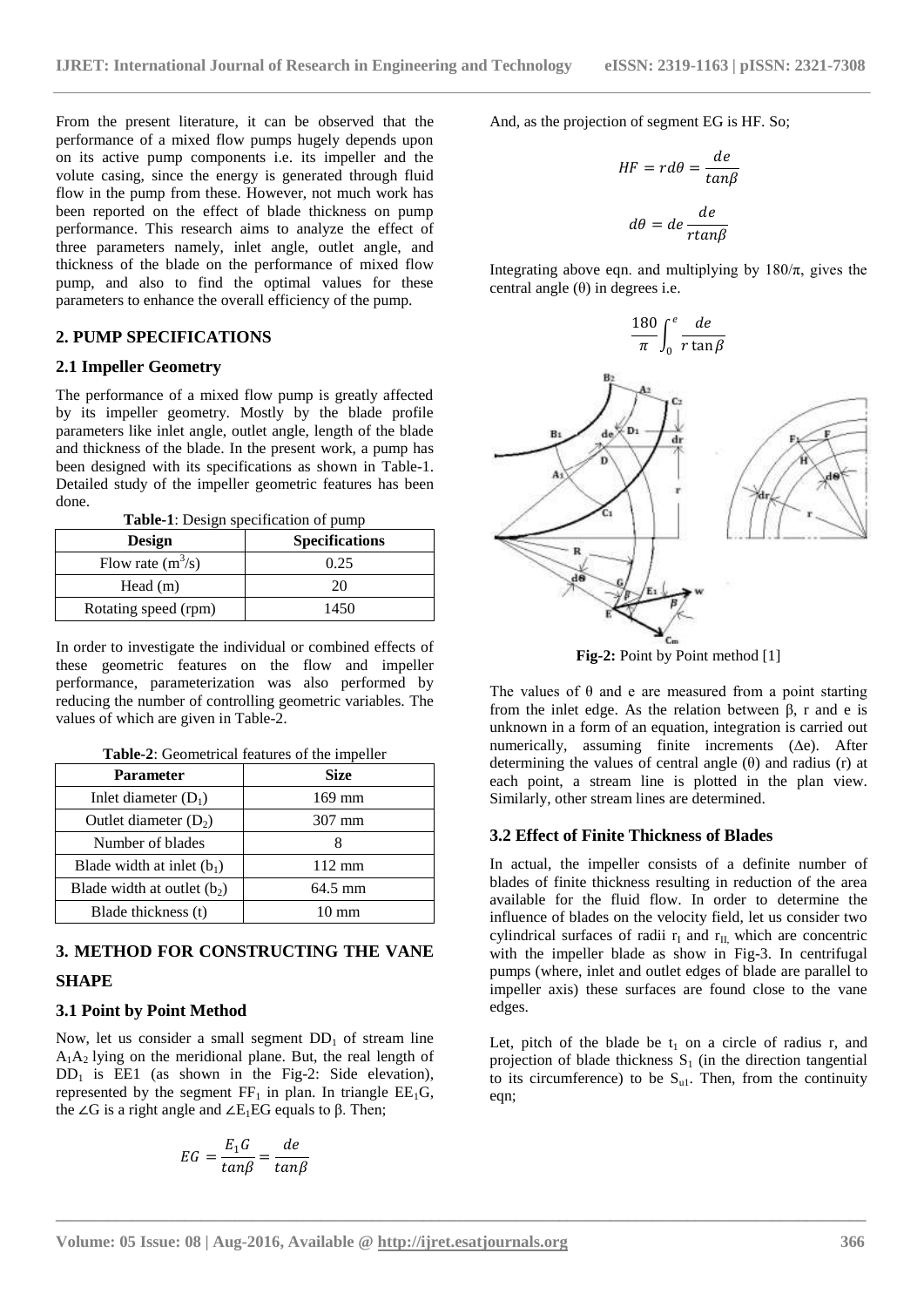



**Fig-3**: Velocity Triangles at Inlet and Outlet

$$
C_{m1} = C_{m1} \frac{t_1}{t_1 - s_{u1}}
$$
 [Where,  $t_1 = \frac{\pi d_1}{z}$ ]

And, 
$$
S_{u1} = \frac{S_1}{\sin \beta_1}
$$

 $C_I$  and  $C_{m1}$  are the velocities of fluid just before the entry into the impeller.

Now, for a given pump geometry,  $t_1$  and  $S_{u1}$  are constants

$$
C_{m1}=\emptyset_1 C_{ml}
$$

From inlet velocity triangle (Fig.3), we find that;

$$
C_{mI} = C_I \, Sin\dot{\alpha}_I = W_I \, sin\beta_I
$$

And, 
$$
C_{m1} = C_1 \operatorname{Sin}\acute{\alpha}_1 = W_1 \sin\beta_1
$$

It is recommended that the blades at inlet should be tapered and/or rounded off, to reduce the effect of blade thickness. The velocity distribution at the impeller outlet is based on an assumption that  $C_{u2}$  (the peripheral component of absolute velocity C), does not vary while passing through a surface of radius  $r_2$  to surface of  $r_{II}$ . At the outlet, sharpening of blade tips results in a gradual reduction of flow velocity i.e. from  $C_{m2}$  to  $C_{mII}$ . So, from the outlet velocity triangle (Fig-3);

$$
C_{mII} = C_{m2} \frac{t_2 - S_{u2}}{t_2}
$$

$$
C_{mII} = \frac{C_{m2}}{\phi_2}
$$

Where,  $C_{\text{II}}$  and  $C_{\text{m2}}$  are the velocities of fluid at the exit of the impeller.

The model of designed mixed flow impeller is shown in Fig-1.



**Fig-1**: Model of Mixed Flow Impeller

# **4. METHODS TO CALCULATE VOLUTE CASING**

#### **4.1 Principle of Constant Moment of Momentum**

This principle states that the moment of momentum remains constant at different sections, which can be expressed as;

$$
M=C_u\ r=C_{u1}\ r=constant
$$

#### **4.2 Principle of Constant Mean Velocity**

The discharge at any section of the volute can be obtained by;

$$
Q_{\emptyset}=\frac{Q*\emptyset^{\circ}}{360^{\circ}}
$$

And, Area of volute at any section can be obtained by;

$$
A_{\emptyset} = \frac{Q_{\emptyset}}{C_3} = \frac{Q \times \emptyset^{\circ}}{360^{\circ} \times C_3}
$$



**Fig-4**: Model of casing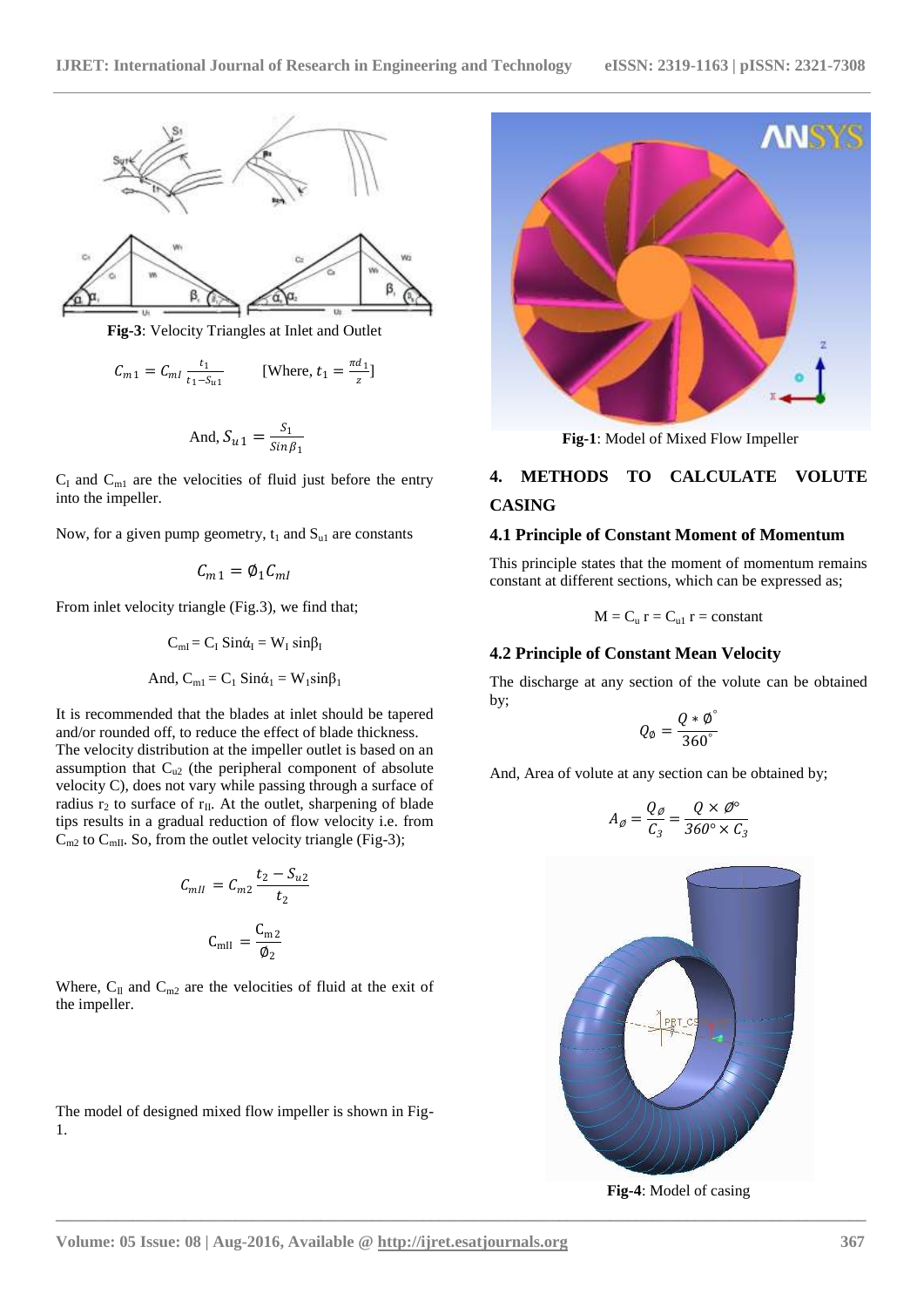## **5. MESHING OF PUMP ASSEMBLY**

The final mesh of the pump assembly was generated using ANSYS. The corresponding model is shown in Fig.5. Meshing data with total number of elements and nodes are given in Table-3.

| Table-3: Mesh information of pump assembly |  |
|--------------------------------------------|--|
|--------------------------------------------|--|

| <b>Total</b><br>elements | <b>Total</b><br>nodes | TRI <sub>3</sub> | TETRA 4 | LINE 2 |
|--------------------------|-----------------------|------------------|---------|--------|
| 6271500                  | 1054300               | 178146           | 6085320 | 8134   |



**Fig-5**: Meshing of pump in ANSYS

#### **6. BOUNDARY CONDITIONS**

This numerical computation is based on steady-state condition with the following boundary conditions: Mixed flow pump impeller domain is considered as a rotating frame of reference with the rotational speed of 1450 rpm, 1 atm. pressure at the inlet, and  $0.25 \text{ m}^3/\text{s}$  discharge at the outlet The working fluid is taken as water at 25˚ C. k-ε turbulence model with turbulence intensity of 5% is considered.

#### **6.1 Velocity Stream Contour**



**Fig-6**: Velocity Stream Contour

# **6.2 Pressure Contour**



**Fig.7:** Pressure Contour

# **7. RESULTS**



 $OP = (P_0 - P_i)^* Q / 1000$  $\Rightarrow$  (215916.8-17900.8)\*0.25/1000  $\Rightarrow$  49.504 KW

So, Overall efficiency = (Outlet power / Input power)  $\Rightarrow$  49.504/58.934  $\Rightarrow$  0.84

#### **8. OPTIMIZATION OF RESULTS**

# **8.1 Optimization of Outlet Blade Angle, Inlet Blade**

#### **Angle & Blade thickness**

**Table-4**: Vane angles  $(\beta_1, \beta_2)$  and Blade thickness (t) for modified impeller

| <b>Impeller</b> | <b>Inlet</b><br>angle, $\beta_1$<br>$(\text{deg})$ | <b>Outlet</b><br>angle, $\beta_2$<br>$(\text{deg})$ | <b>Blade</b><br>thickness, t<br>(mm) |
|-----------------|----------------------------------------------------|-----------------------------------------------------|--------------------------------------|
| Impeller 1      | 20.16                                              | 16.62                                               | 5                                    |
| Impeller 2      | 20.16                                              | 16.62                                               | 10                                   |
| Impeller 3      | 20.16                                              | 16.62                                               | 15                                   |
| Impeller 4      | 21.08                                              | 16.28                                               | 5                                    |
| Impeller 5      | 21.08                                              | 16.28                                               | 10                                   |
| Impeller 6      | 21.08                                              | 16.28                                               | 15                                   |
| Impeller 7      | 22.14                                              | 16.20                                               | 5                                    |
| Impeller 8      | 22.14                                              | 16.20                                               | 10                                   |
| Impeller 9      | 22.14                                              | 16.20                                               | 15                                   |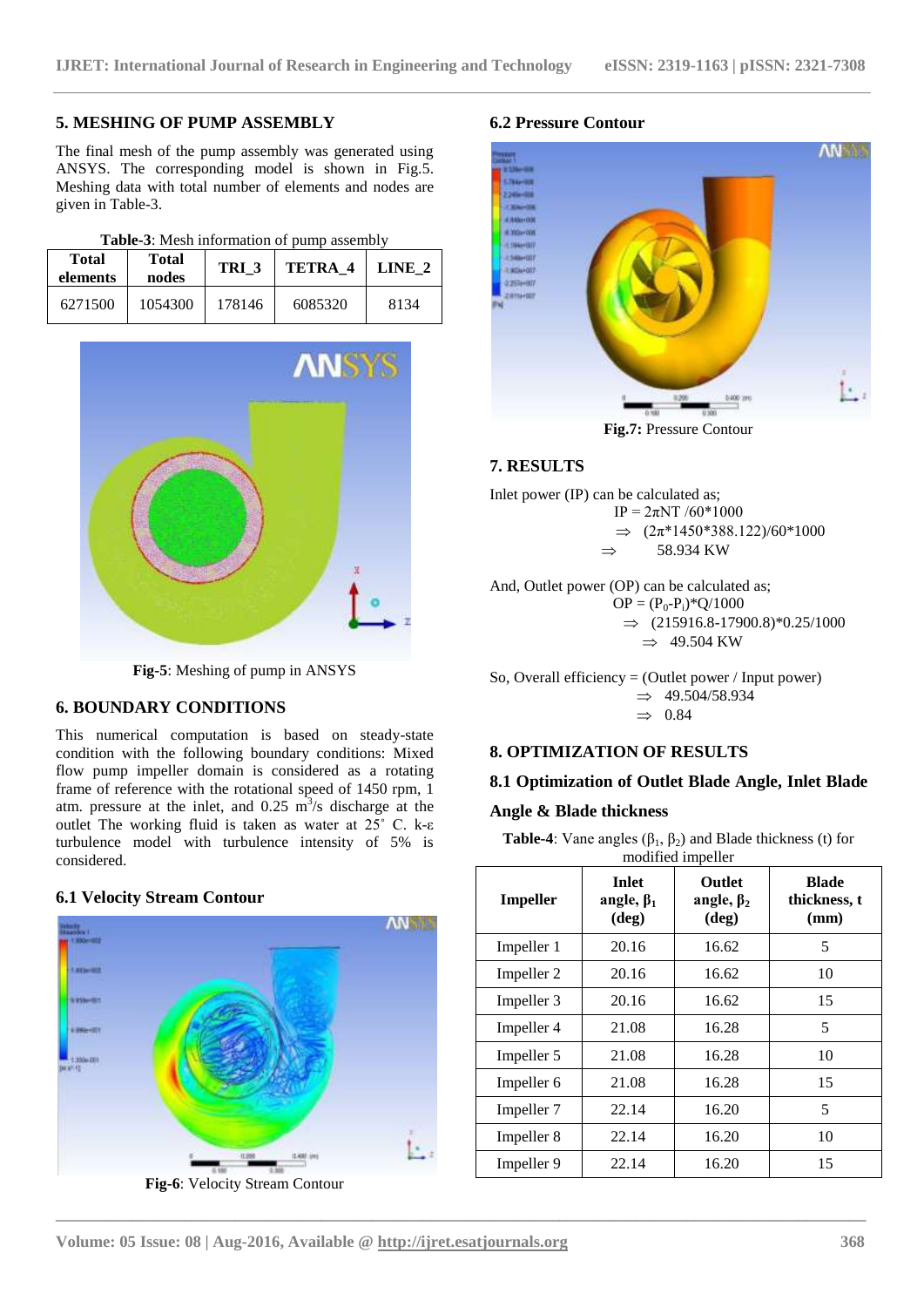| Table-5: Impeller efficiency |                               |                         |                             |
|------------------------------|-------------------------------|-------------------------|-----------------------------|
| <b>Impeller</b>              | <b>Inlet</b><br>power<br>(KW) | Outlet<br>power<br>(KW) | <b>Efficiency</b><br>$($ %) |
| Existing                     | 58.934                        | 49.504                  | 84.00                       |
| Impeller 1                   | 61.054                        | 54.460                  | 89.19                       |
| Impeller 2                   | 60.120                        | 52.906                  | 88.00                       |
| Impeller 3                   | 59.006                        | 51.689                  | 87.59                       |
| Impeller 4                   | 58.055                        | 50.507                  | 86.99                       |
| Impeller 5                   | 59.400                        | 51.203                  | 86.20                       |
| Impeller 6                   | 58.540                        | 49.759                  | 85.00                       |
| Impeller 7                   | 59.100                        | 50.589                  | 85.59                       |
| Impeller 8                   | 59.680                        | 50.728                  | 85.00                       |
| Impeller 9                   | 55.450                        | 46.024                  | 83.00                       |

# **8.2 Results from Optimization**

**Table-6**: Existing and Optimum vane angles, and blade

| thickness                 |                                 |                                              |                                      |
|---------------------------|---------------------------------|----------------------------------------------|--------------------------------------|
| <b>Impeller</b><br>design | Inlet angle,<br>$\beta_1$ (deg) | Outlet<br>angle, $\beta_2$<br>$(\text{deg})$ | <b>Blade</b><br>thickness, t<br>(mm) |
| Existing                  | 21.08                           | 16.28                                        |                                      |
| Optimum                   | 20.16                           | 16.62                                        |                                      |

# **8.3 Efficiency Vs Mass Flow Rate**



**Fig-8**: Efficiency Vs mass flow rate

# **9. CONCLUSION**

Based on the detailed design and CFD analysis of mixed flow impeller, following conclusions can be derived:

- 1. The improvement in performance of mixed flow pump can be simulated by increasing the outlet blade angle, decreasing the inlet blade angle and blade thickness.
- 2. Optimum efficiency was obtained at an inlet angle  $(\beta_1)$ of 20.16°, outlet angle  $(\beta_2)$  of 16.62°, and blade thickness (t) of 5 mm for Impeller 1.
- 3. It has also been observed that the overall efficiency of mixed flow pump at optimum values increased by 5.81%.

#### **REFERENCES**

[1]. Yadav, K. K., & Gahlot, V. K. (2015). "Performance improvement of mixed flow pump impeller through CFD analysis", International Journal of Research in Engineering and Technology, 4(7), pp.243-247.

[2]. Manikandan, J., Senthil, V., & Nagarajan, S. (2012). "Performance Evaluation of Mixed Flow Pump using Computational Fluid Dynamics", European Journal of Scientific Research, 80(4), pp.479-486.

[3]. Gahlot, V. K., & Nyiri, A. (1993). "Impeller Pumps, Theory and Design", M.A.C.T, Bhopal, Madhya Pradesh, India.

[4]. Gundale, V. A., & Patil, S. A. (2012). "Improvement in the Design of Radial type Vertical Submersible open well pumps impeller using CFD", International Journal of Engineering Research and Industrial Applications, 5(2), pp.99-108.

[5]. Bacharoudis, E. C., Filios, A. E., Mentzos, M. D., & Margaris, D. P. (2008). "Parametric study of a centrifugal pump impeller by varying the outlet blade angle", Open Mechanical Engineering Journal, 2, pp.75-83.

[6]. Chaudhari, S. C., Yadav, C. O., & Damor, A. B. (2013). "A comparative study of mix flow pump impeller CFD analysis and experimental data of submersible pump", International Journal of Research in Engineering and Technology, 1(3), pp.57-64.

[7]. Manivannan, A. (2010). "Computational fluid dynamics analyses of a mixed flow pump impeller", International Journal of Engineering, Science and Technology, 2(6), pp.200-206.

[8]. Kim, J.H., Oh, K. T., Pyun, K.B., Kim, C. K., Choi, Y. S., & Yoon, J. Y. (2012). "Design optimization of a centrifugal pump impeller and volute using computational fluid dynamics", 26th IAHR Symposium on Hydraulic Machinery and Systems, 15, pp.1-9.

[9]. Nataraj, M. & Arunachalam, V. P. (2006). "Optimizing impeller geometry for performance enhancement of a centrifugal pump using the Taguchi quality concept", Proceedings of the Institution of Mechanical Engineers, Part A: Journal of Power and Energy, 220(7), pp.765-782.

[10]. Rajendran, S. & Purushothaman, K. (2012). "Analysis of a centrifugal pump impeller using ANSYS-CFX", International Journal of Engineering Research and Technology,  $1(3)$ , pp. 1-6.

[11]. Urankar, S., Shivashankar, D. H., & Gupta, S. (2012). "Design and CFD analysis of single stage, end suction, radial flow centrifugal pump for mine dewatering application", International Journal of Research in Engineering and Applied Sciences, 2(2), pp.6-18.

# **BIOGRAPHIES**



**\_\_\_\_\_\_\_\_\_\_\_\_\_\_\_\_\_\_\_\_\_\_\_\_\_\_\_\_\_\_\_\_\_\_\_\_\_\_\_\_\_\_\_\_\_\_\_\_\_\_\_\_\_\_\_\_\_\_\_\_\_\_\_\_\_\_\_\_\_\_\_\_\_\_\_\_\_\_\_\_\_\_\_\_\_\_\_\_\_\_\_\_\_\_\_**

**Krishna Kumar Yadav,** Assistant Professor, Mechanical Department, NIET, Greater Noida